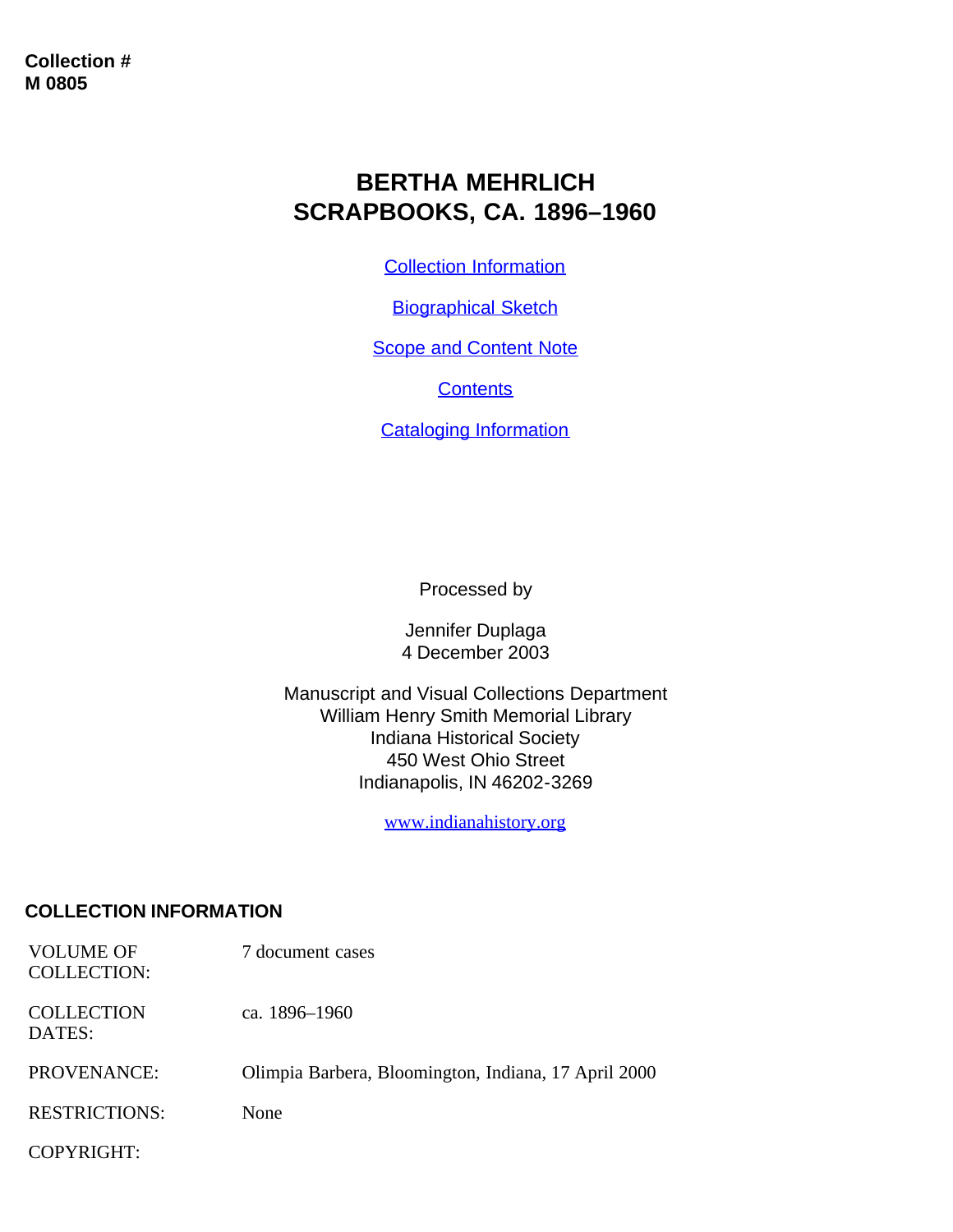| <b>REPRODUCTION</b><br><b>RIGHTS:</b> | Permission to reproduce or publish material in this collection<br>must be obtained from the Indiana Historical Society. |
|---------------------------------------|-------------------------------------------------------------------------------------------------------------------------|
| <b>ALTERNATE</b><br><b>FORMATS:</b>   |                                                                                                                         |
| <b>RELATED</b><br><b>HOLDINGS:</b>    |                                                                                                                         |
| <b>ACCESSION</b><br><b>NUMBER:</b>    | 2000.0478                                                                                                               |
| NOTES:                                |                                                                                                                         |

#### <span id="page-1-0"></span>**BIOGRAPHICAL SKETCH**

Bertha Mehrlich (1884–1962) was born in Indianapolis, Indiana, as Bertha Jasper, the daughter of Ernst and Caroline Jasper. Bertha Jasper's parents were married in 1879 in Indianapolis. Her father is shown in the 1920 Federal Census as a carpenter living in the city. He was born in Germany, his wife in Indiana.

Bertha Mehrlich performed her first piano solo at her local church in 1896. She showed little interest in continuing her lessons until she attended a children's recital at the Metropolitan School of Music in Indianapolis. She was so impressed by the experience that she found new motivation and persuaded her parents to let her attend the Metropolitan School of Music beginning in June 1900. Inspired, she started attending operas, recitals, and concerts throughout the city and started taking her practicing seriously. In 1902 she left the Metropolitan School of Music and began attending the Co-Operative Piano Teachers' Association, under the direction of her former teacher, Jeannette Crouse. It was at the cooperative that she also began giving lessons to her own pupils. She later also attended the Sherwood School of Music in New York.

After graduating from the cooperative in 1904 she continued to teach piano at the cooperative and also began performing for groups and at concerts in Indianapolis. She eventually opened her own studio in February 1920, but stopped in the early 1930s when hardships forced families to end their children's lessons to save money. In May 1933, she married Dr. John T. Mehrlich, also of Indianapolis. Bertha Mehrlich (she was also known to friends as Bertha Jasper late in life) continued to play for local churches and other groups throughout the city until illness prevented her from doing so, two years before her death in 1962.

During her life, Bertha Mehrlich was involved with many groups such as the YWCA, the National Geographic Society, and the Indianapolis Matinee Musicale.

Sources:

Information in collection.

Watson, Bess. "Bertha Mehrlich, Skilled Musician." *Indianapolis News*, Monday 21 May 1962, p. 15.

Ancestry.com. *Indiana Marriage Records Index, 1845-1920*. Provo, UT: Ancestry.com, 2000. Original Data: Works Progress Administration. *Index to Marriage Records* Indiana: Indiana Works Progress Administration, 1938-1940. Accessed 3 December 2003.

Fourteenth Census of the United States: 1920—Population. Roll T625\_455, page 14B.

E-mail communication from Carol Trexler, daughter of the donor of the papers, Olimpia Barbera, 1 December 2003.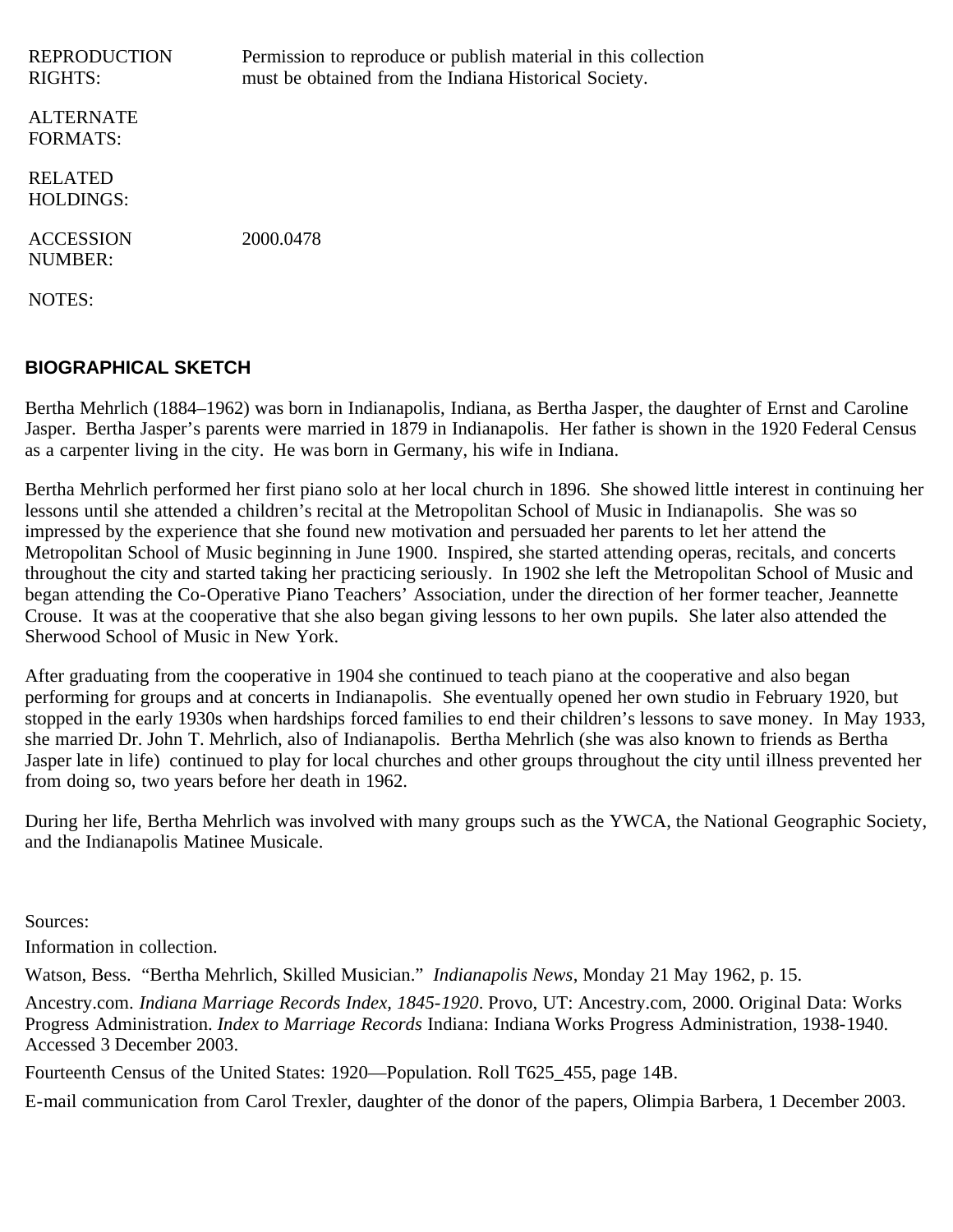### <span id="page-2-0"></span>**SCOPE AND CONTENT NOTE**

This collection consists of scrapbooks created by Bertha Mehrlich from 1896 to 1960, originally bound in 22 loose-leaf binders. The folder headings indicate which loose-leaf notebooks originally housed the pages, and their order within each notebook.

The focus of the notebooks relates to Mehrlich's musical interest and includes concert and recital programs, newspaper clippings about performers, composers, and groups, such as John Phillip Sousa, Sergey Rachmaninov, Amelita Galli-Curci, and Ernestine Schumann-Heink, as well as commentary by Mehrlich about the performances she attended.

Other newspaper clippings in this collection are about some of her favorite celebrities, such as Shirley Temple, James Whitcomb Riley, Thomas Edison, and Lassie. Also in the collection are letters and cards from friends and family, napkins from celebrations, memorials, postcards from places that she visited, and photographs.

## <span id="page-2-1"></span>**CONTENTS**

| <b>CONTENTS</b>                         | <b>CONTAINER</b> |
|-----------------------------------------|------------------|
| Scrapbook #1, 1896-1904 (folder 1 of 4) | Box 1, Folder 1  |
| Scrapbook #1, 1896-1904 (folder 2 of 4) | Box 1, Folder 2  |
| Scrapbook #1, 1896-1904 (folder 3 of 4) | Box 1, Folder 3  |
| Scrapbook #1, 1896-1904 (folder 4 of 4) | Box 1, Folder 4  |
| Scrapbook #2, 1904–06 (folder 1 of 3)   | Box 1, Folder 5  |
| Scrapbook #2, 1904–06 (folder 2 of 3)   | Box 1, Folder 6  |
| Scrapbook #2, 1904–06 (folder 3 of 3)   | Box 1, Folder 7  |
| Scrapbook #3, 1906–10 (folder 1 of 4)   | Box 1, Folder 8  |
| Scrapbook #3, 1906–10 (folder 2 of 4)   | Box 1, Folder 9  |
| Scrapbook #3, 1906–10 (folder 3 of 4)   | Box 1, Folder 10 |
| Scrapbook #3, 1906–10 (folder 4 of 4)   | Box 1, Folder 11 |
| Scrapbook #4, 1910–12 (folder 1 of 4)   | Box 2, Folder 1  |
| Scrapbook #4, 1910–12 (folder 2 of 4)   | Box 2, Folder 2  |
| Scrapbook #4, 1910–12 (folder 3 of 4)   | Box 2, Folder 3  |
| Scrapbook #4, 1910–12 (folder 4 of 4)   | Box 2, Folder 4  |
| Scrapbook #5, 1912–14 (folder 1 of 4)   | Box 2, Folder 5  |
| Scrapbook #5, 1912–14 (folder 2 of 4)   | Box 2, Folder 6  |
| Scrapbook #5, 1912–14 (folder 3 of 4)   | Box 2, Folder 7  |
| Scrapbook #5, 1912–14 (folder 4 of 4)   | Box 2, Folder 8  |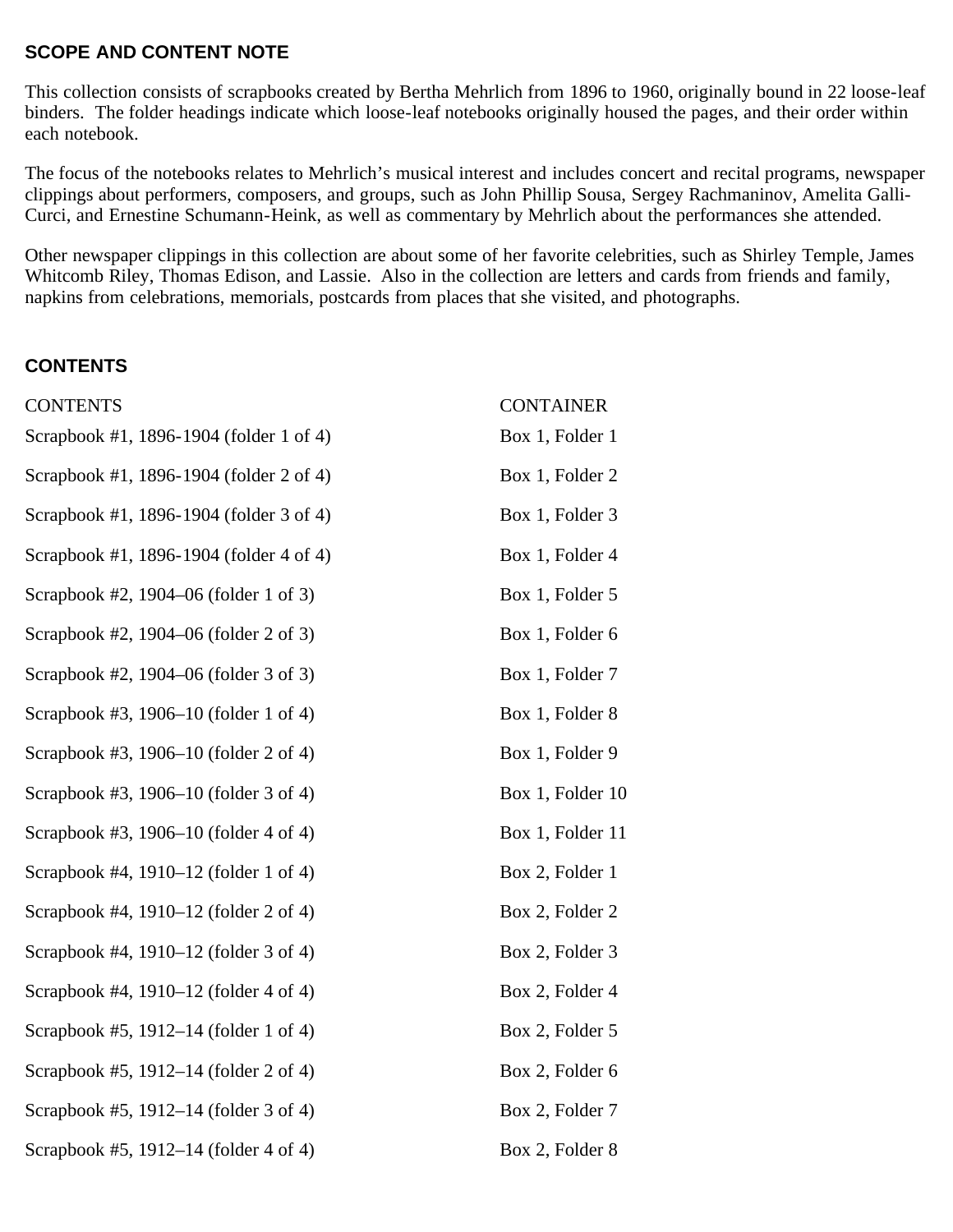| Scrapbook #6, 1914–16 (folder 1 of 4)     | Box 2, Folder 9  |
|-------------------------------------------|------------------|
| Scrapbook #6, 1914–16 (folder 2 of 4)     | Box 2, Folder 10 |
| Scrapbook #6, 1914-16 (folder 3 of 4)     | Box 2, Folder 11 |
| Scrapbook #6, 1914–16 (folder 4 of 4)     | Box 2, Folder 12 |
| Scrapbook #7, 1916–19 (folder 1 of 4)     | Box 2, Folder 13 |
| Scrapbook #7, 1916–19 (folder 2 of 4)     | Box 2, Folder 14 |
| Scrapbook #7, 1916–19 (folder 3 of 4)     | Box 2, Folder 15 |
| Scrapbook #7, 1916–19 (folder 4 of 4)     | Box 2, Folder 16 |
| Scrapbook #8, 1919–21 (folder 1 of 4)     | Box 3, Folder 1  |
| Scrapbook #8, 1919–21 (folder 2 of 4)     | Box 3, Folder 2  |
| Scrapbook #8, 1919–21 (folder 3 of 4)     | Box 3, Folder 3  |
| Scrapbook #8, 1919–21 (folder 4 of 4)     | Box 3, Folder 4  |
| Scrapbook #8 1/2, 1921–22 (folder 1 of 4) | Box 3, Folder 5  |
| Scrapbook #8 1/2, 1921–22 (folder 1 of 4) | Box 3, Folder 6  |
| Scrapbook #8 1/2, 1921-22 (folder 1 of 4) | Box 3, Folder 7  |
| Scrapbook #8 1/2, 1921–22 (folder 1 of 4) | Box 3, Folder 8  |
| Scrapbook #9, 1922–24 (folder 1 of 4)     | Box 3, Folder 9  |
| Scrapbook #9, 1922-24 (folder 2 of 4)     | Box 3, Folder 10 |
| Scrapbook #9, 1922–24 (folder 3 of 4)     | Box 3, Folder 11 |
| Scrapbook #9, 1922–24 (folder 4 of 4)     | Box 3, Folder 12 |
| Scrapbook #10, 1924–29 (folder 1 of 4)    | Box 3, Folder 13 |
| Scrapbook #10, 1924–29 (folder 2 of 4)    | Box 3, Folder 14 |
| Scrapbook #10, 1924–29 (folder 3 of 4)    | Box 3, Folder 15 |
| Scrapbook #10, 1924–29 (folder 4 of 4)    | Box 3, Folder 16 |
| Scrapbook #11, 1929–32 (folder 1 of 4)    | Box 4, Folder 1  |
| Scrapbook #11, 1929–32 (folder 2 of 4)    | Box 4, Folder 2  |
| Scrapbook #11, 1929-32 (folder 3 of 4)    | Box 4, Folder 3  |
| Scrapbook #11, 1929–32 (folder 4 of 4)    | Box 4, Folder 4  |
| Scrapbook #12, 1932–35 (folder 1 of 3)    | Box 4, Folder 5  |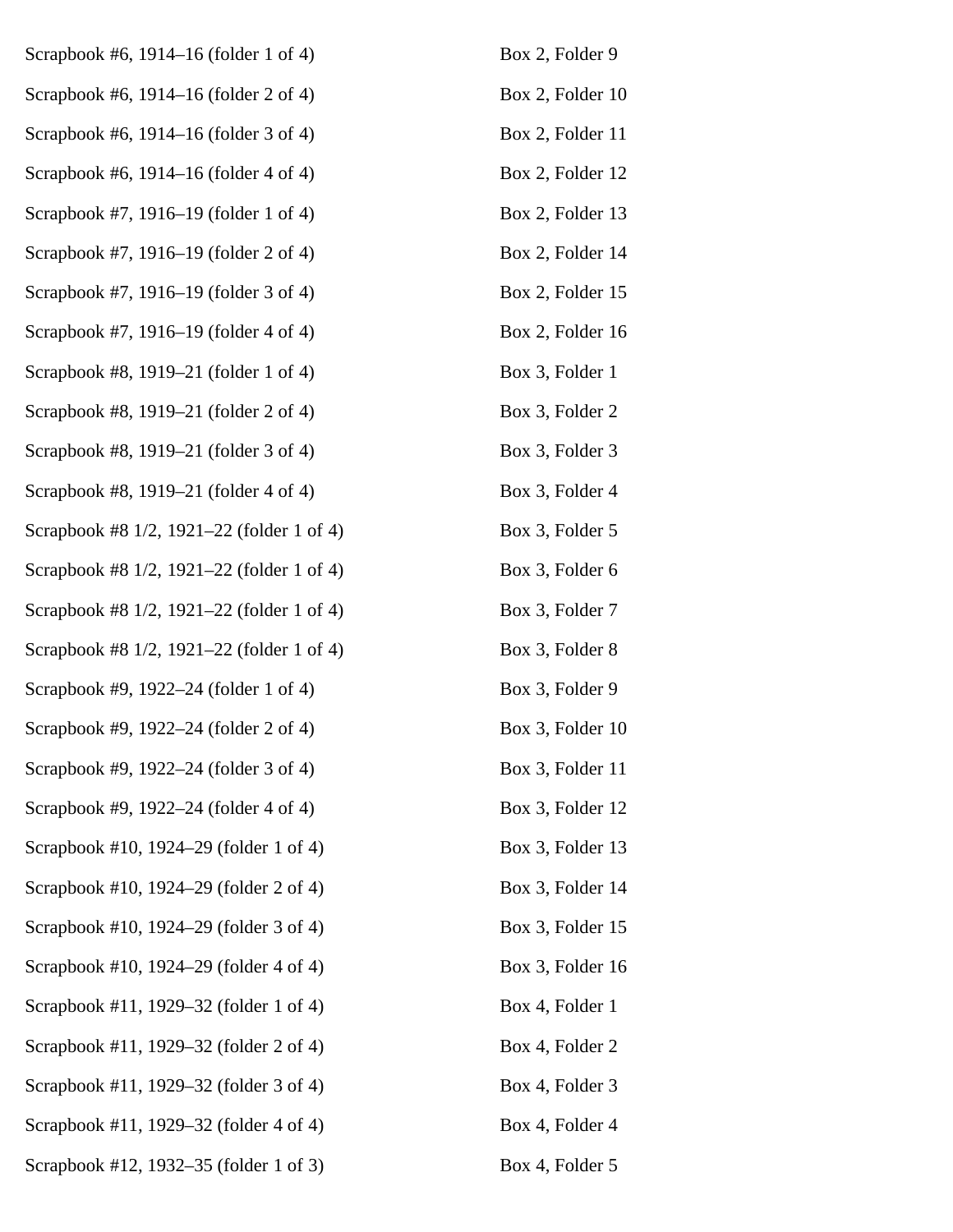| Scrapbook #12, 1932-35 (folder 2 of 3) | Box 4, Folder 6  |
|----------------------------------------|------------------|
| Scrapbook #12, 1932-35 (folder 3 of 3) | Box 4, Folder 7  |
| Scrapbook #13, 1936–38 (folder 1 of 3) | Box 4, Folder 8  |
| Scrapbook #13, 1936-38 (folder 2 of 3) | Box 4, Folder 9  |
| Scrapbook #13, 1936–38 (folder 3 of 3) | Box 4, Folder 10 |
| Scrapbook #14, 1939–41 (folder 1 of 6) | Box 4, Folder 11 |
| Scrapbook #14, 1939–41 (folder 2 of 6) | Box 4, Folder 12 |
| Scrapbook #14, 1939-41 (folder 3 of 6) | Box 4, Folder 13 |
| Scrapbook #14, 1939–41 (folder 4 of 6) | Box 4, Folder 14 |
| Scrapbook #14, 1939–41 (folder 5 of 6) | Box 5, Folder 1  |
| Scrapbook #14, 1939–41 (folder 6 of 6) | Box 5, Folder 2  |
| Scrapbook #15, 1942-45 (folder 1 of 4) | Box 5, Folder 3  |
| Scrapbook #15, 1942–45 (folder 2 of 4) | Box 5, Folder 4  |
| Scrapbook #15, 1942-45 (folder 3 of 4) | Box 5, Folder 5  |
| Scrapbook #15, 1942–45 (folder 4 of 4) | Box 5, Folder 6  |
| Scrapbook #16, 1945–47 (folder 1 of 4) | Box 5, Folder 7  |
| Scrapbook #16, 1945–47 (folder 2 of 4) | Box 5, Folder 8  |
| Scrapbook #16, 1945–47 (folder 3 of 4) | Box 5, Folder 9  |
| Scrapbook #16, 1945–47 (folder 4 of 4) | Box 5, Folder 10 |
| Scrapbook #17, 1948–51 (folder 1 of 5) | Box 6, Folder 1  |
| Scrapbook #17, 1948–51 (folder 2 of 5) | Box 6, Folder 2  |
| Scrapbook #17, 1948–51 (folder 3 of 5) | Box 6, Folder 3  |
| Scrapbook #17, 1948–51 (folder 4 of 5) | Box 6, Folder 4  |
| Scrapbook #17, 1948–51 (folder 5 of 5) | Box 6, Folder 5  |
| Scrapbook #18, 1952–53 (folder 1 of 4) | Box 6, Folder 6  |
| Scrapbook #18, 1952-53 (folder 2 of 4) | Box 6, Folder 7  |
| Scrapbook #18, 1952–53 (folder 3 of 4) | Box 6, Folder 8  |
| Scrapbook #18, 1952–53 (folder 4 of 4) | Box 6, Folder 9  |